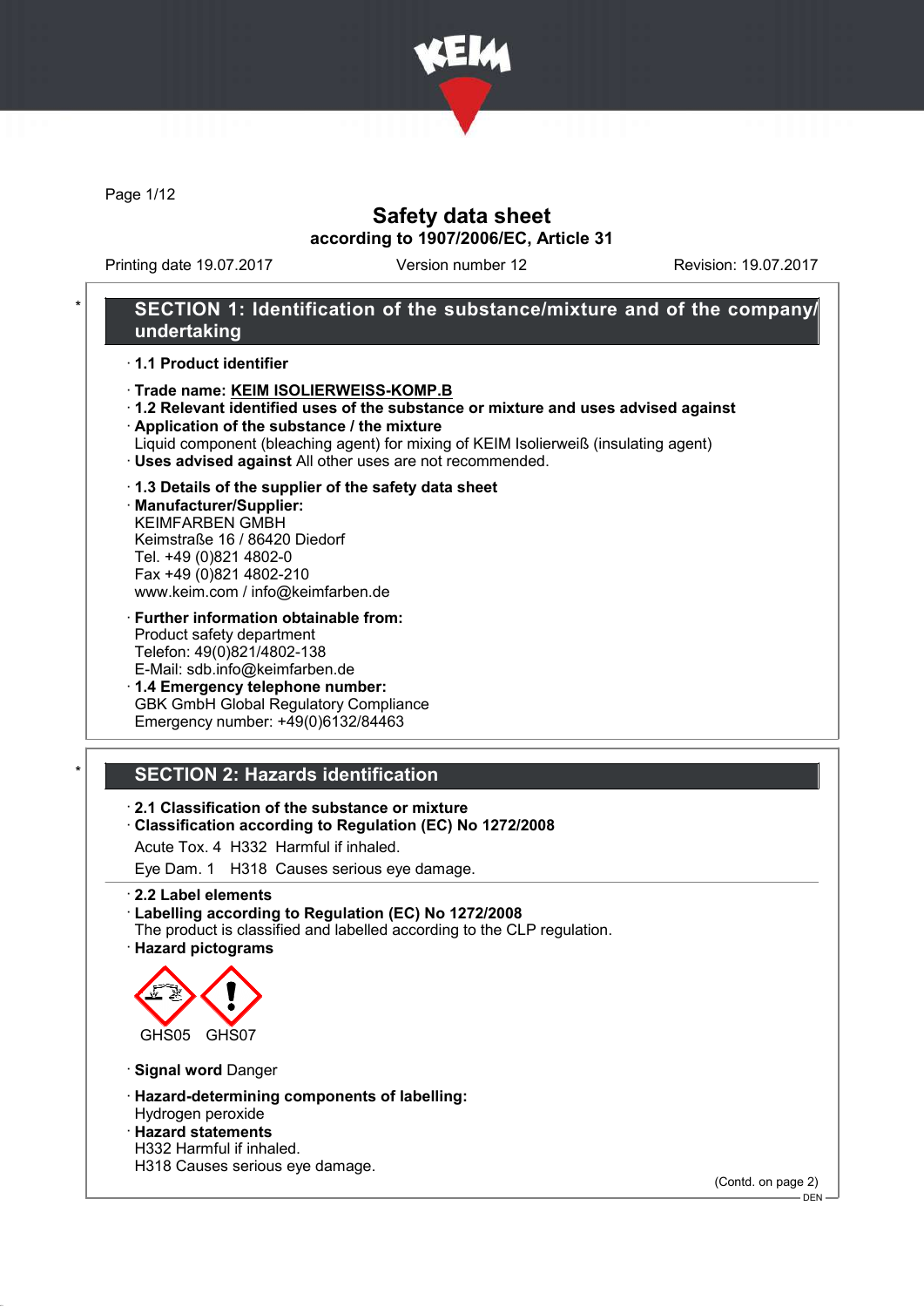

Page 2/12

# Safety data sheet according to 1907/2006/EC, Article 31

Printing date 19.07.2017 Version number 12 Revision: 19.07.2017

#### Trade name: KEIM ISOLIERWEISS-KOMP.B

|                            | (Contd. of page 1)                                                                                      |
|----------------------------|---------------------------------------------------------------------------------------------------------|
| · Precautionary statements |                                                                                                         |
| P280                       | Wear protective gloves/protective clothing/eye protection/face protection.                              |
| P <sub>261</sub>           | Avoid breathing mist/vapours/spray.                                                                     |
|                            | P305+P351+P338 IF IN EYES: Rinse cautiously with water for several minutes. Remove contact              |
|                            | lenses, if present and easy to do. Continue rinsing.                                                    |
| P315                       | Get immediate medical advice/attention.                                                                 |
| P301+P310                  | IF SWALLOWED: Immediately call a doctor.                                                                |
| P302+P352                  | IF ON SKIN: Wash with plenty of soap and water.                                                         |
| P304+P340                  | IF INHALED: Remove person to fresh air and keep comfortable for breathing.                              |
| P <sub>501</sub>           | Dispose of contents/container in accordance with local/regional/national/<br>international regulations. |
| $\cdot$ 2.3 Other hazards  |                                                                                                         |
|                            | · Results of PBT and vPvB assessment                                                                    |
| · PBT: Not applicable.     |                                                                                                         |

· vPvB: Not applicable.

### **SECTION 3: Composition/information on ingredients**

#### · 3.2 Mixtures

· Description: Mixture of substances listed below with nonhazardous additions.

| · Dangerous components:                   |                                                                                                            |            |
|-------------------------------------------|------------------------------------------------------------------------------------------------------------|------------|
| CAS: 7722-84-1                            | Hydrogen peroxide                                                                                          | $10 - 25%$ |
| EINECS: 231-765-0                         | <b>① Ox. Lig. 1, H271; ② Skin Corr. 1A, H314; ① Acute Tox. 4,</b>                                          |            |
|                                           | Index number: 008-003-00-9   H302; Acute Tox. 4, H332; STOT SE 3, H335; Aquatic                            |            |
| Reg.nr.: 01-2119485845-22 Chronic 3, H412 |                                                                                                            |            |
|                                           | A statistical to form of the Fourth concentral of the Rote discussed above a concentrate contract $A \cap$ |            |

· Additional information: For the wording of the listed hazard phrases refer to section 16.

## SECTION 4: First aid measures

#### · 4.1 Description of first aid measures

· General information:

Immediately remove any clothing soiled by the product.

When seeing the doctor we suggest to present this safety data sheet.

- · After inhalation:
- Supply fresh air.

Seek medical treatment in case of complaints.

In case of unconsciousness place patient stably in side position for transportation.

· After skin contact:

Wash off immediately with water and soap and rinse well afterwards.

If skin irritation continues, consult a doctor.

· After eye contact:

Rinse opened eye for several minutes under running water. Then consult a doctor.

· After swallowing:

Rinse mouth and throat well with water.

Do not induce vomiting; call for medical help immediately.

(Contd. on page 3)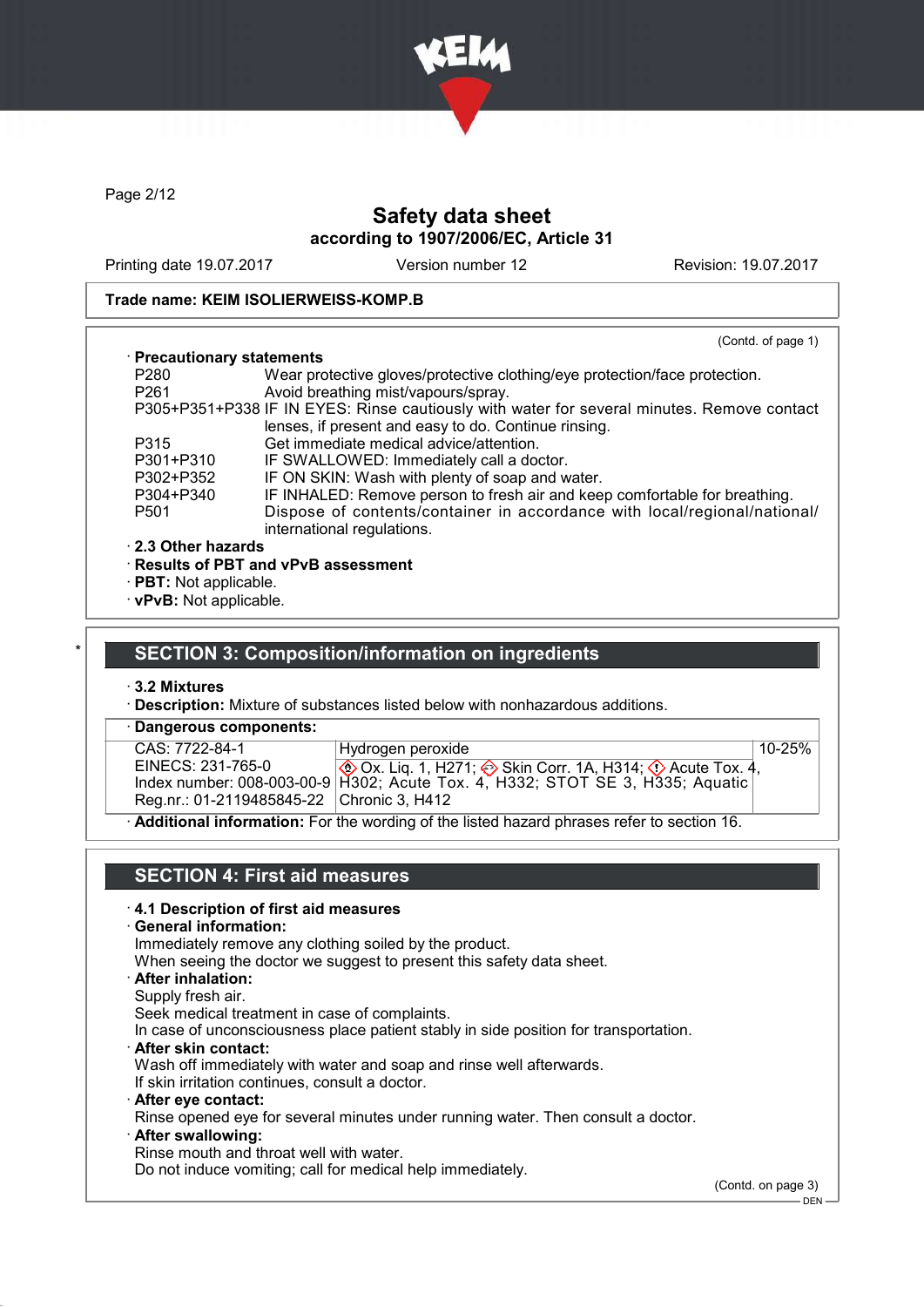

Page 3/12

# Safety data sheet according to 1907/2006/EC, Article 31

Printing date 19.07.2017 Version number 12 Revision: 19.07.2017

(Contd. of page 2)

#### Trade name: KEIM ISOLIERWEISS-KOMP.B

- · 4.2 Most important symptoms and effects, both acute and delayed Burning effect and pain to eyes, skin and mucous membranes. Coughing
- · Hazards Risk of serious damage to eyes.
- Danger of pulmonary oedema.

If ingested aspiration risk due to foaming. Larger quantities can cause gas embolism. Lay down flat immediately in case of gas embolism. Risk of burns. Symptomatic treatment.

· 4.3 Indication of any immediate medical attention and special treatment needed No further relevant information available.

# SECTION 5: Firefighting measures

- · 5.1 Extinguishing media
- · Suitable extinguishing agents: Water spray
- · For safety reasons unsuitable extinguishing agents: Extinguishing powder
- · 5.2 Special hazards arising from the substance or mixture
- In case of fire, the following can be released:
- **Oxygen**
- · 5.3 Advice for firefighters
- · Protective equipment: Wear self-contained respiratory protective device.
- · Additional information
- Cool endangered receptacles with water spray.

Dispose of fire debris and contaminated fire fighting water in accordance with official regulations. In case of fire do not breathe smoke, fumes and vapours.

# SECTION 6: Accidental release measures

· 6.1 Personal precautions, protective equipment and emergency procedures Avoid contact with skin and eyes. Do not inhale fumes. Ensure adequate ventilation Respect the protection rules (see section 7 a. 8). Keep casual persons away. · 6.2 Environmental precautions: Do not allow product to reach soil, sewage system or any water course. Follow local governmental rules and regulations. Dilute with plenty of water. · 6.3 Methods and material for containment and cleaning up: Absorb with non-combustible liquid-binding material (sand, diatomite, vermiculite). Ensure adequate ventilation. Dispose of the material collected according to regulations. Clear contaminated areas thoroughly. Flush rests with sufficient amount of water. 6.4 Reference to other sections See Section 7 for information on safe handling.

(Contd. on page 4)

DEN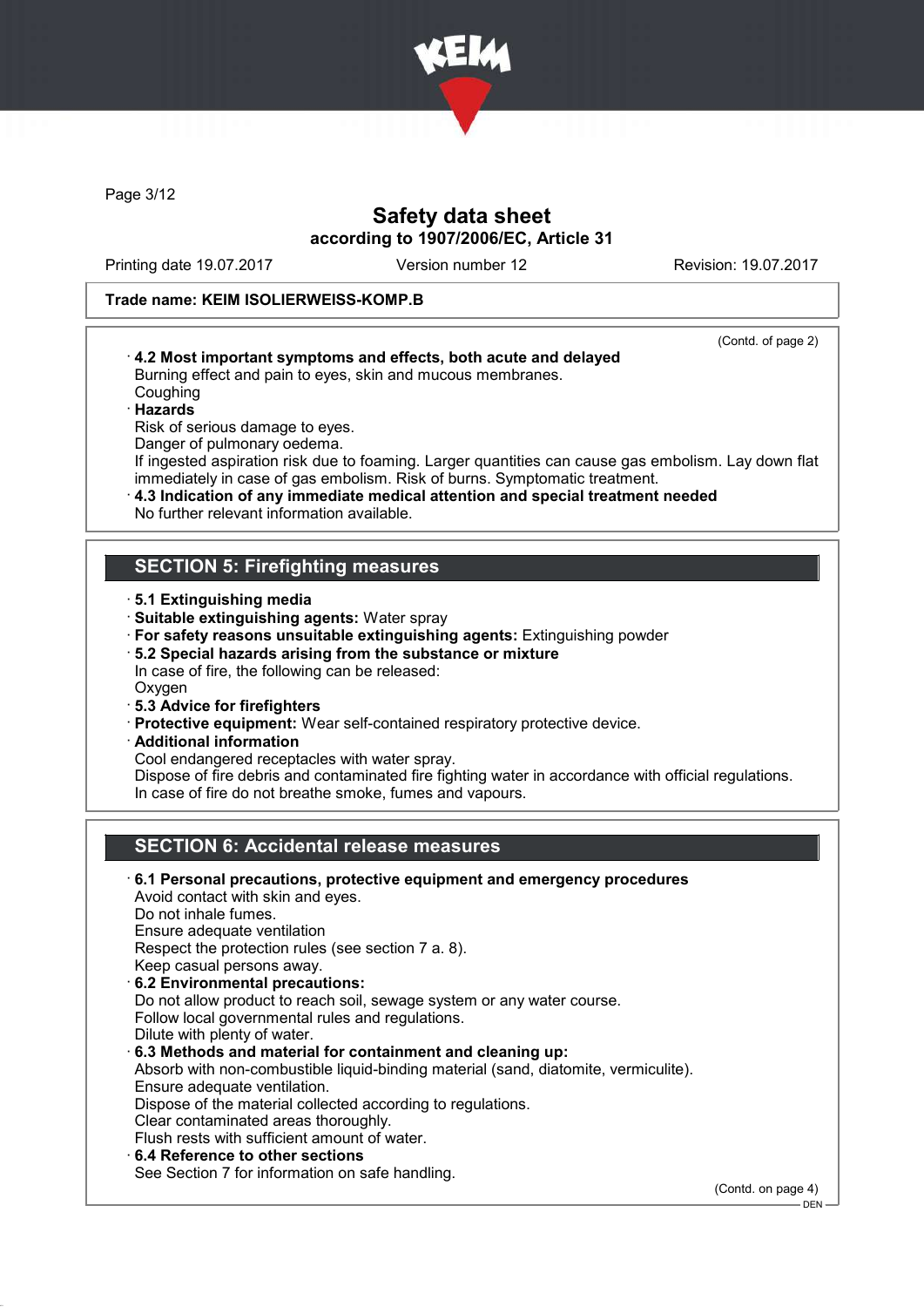

Page 4/12

# Safety data sheet according to 1907/2006/EC, Article 31

Printing date 19.07.2017 Version number 12 Revision: 19.07.2017

(Contd. of page 3)

### Trade name: KEIM ISOLIERWEISS-KOMP.B

See Section 8 for information on personal protection equipment. See Section 13 for disposal information.

## SECTION 7: Handling and storage

· 7.1 Precautions for safe handling Keep receptacles tightly sealed. Avoid contact with skin and eyes. Do not inhale aerosols. Ensure good ventilation/exhaustion at the workplace. See item 8 for information about suitable protective equipment and technical precautions. Respect the protection rules. · Information about fire - and explosion protection: Protect from heat. Keep ignition sources away - Do not smoke. · 7.2 Conditions for safe storage, including any incompatibilities · Storage: · Requirements to be met by storerooms and receptacles: Store only in unopened original receptacles. Keep in the original containers in a cool and dry place. · Information about storage in one common storage facility: Store away from flammable substances. Do not store together with alkalis (caustic solutions). Store away from ferrous- and heavy metal salts. Further information about storage conditions: Store in a cool place. Protect from frost. Store receptacle in a well ventilated area. Protect from heat and direct sunlight. · Storage class: 5.1 B · 7.3 Specific end use(s) No further relevant information available.

# SECTION 8: Exposure controls/personal protection

#### · 8.1 Control parameters

|               | <b>U.I OUTILIUI DUIUITUCIU</b>                                            |                          |
|---------------|---------------------------------------------------------------------------|--------------------------|
|               | · Ingredients with limit values that require monitoring at the workplace: |                          |
|               | 7722-84-1 Hydrogen peroxide                                               |                          |
|               | MAK (Germany) Long-term value: 0.71 mg/m <sup>3</sup> , 0.5 ppm           |                          |
| $\cdot$ DNELs |                                                                           |                          |
|               | 7722-84-1 Hydrogen peroxide                                               |                          |
|               | Inhalative Acute - local effects, worker                                  | 3 (worker)               |
|               | Acute - local effects, consumer                                           | 1.93 mg/ $m3$ (consumer) |
|               | Long-term - systemic effects, worker $1.4 \text{ mg/m}^3$ (worker)        |                          |
|               |                                                                           | (Contd. on page 5)       |
|               |                                                                           | DEN                      |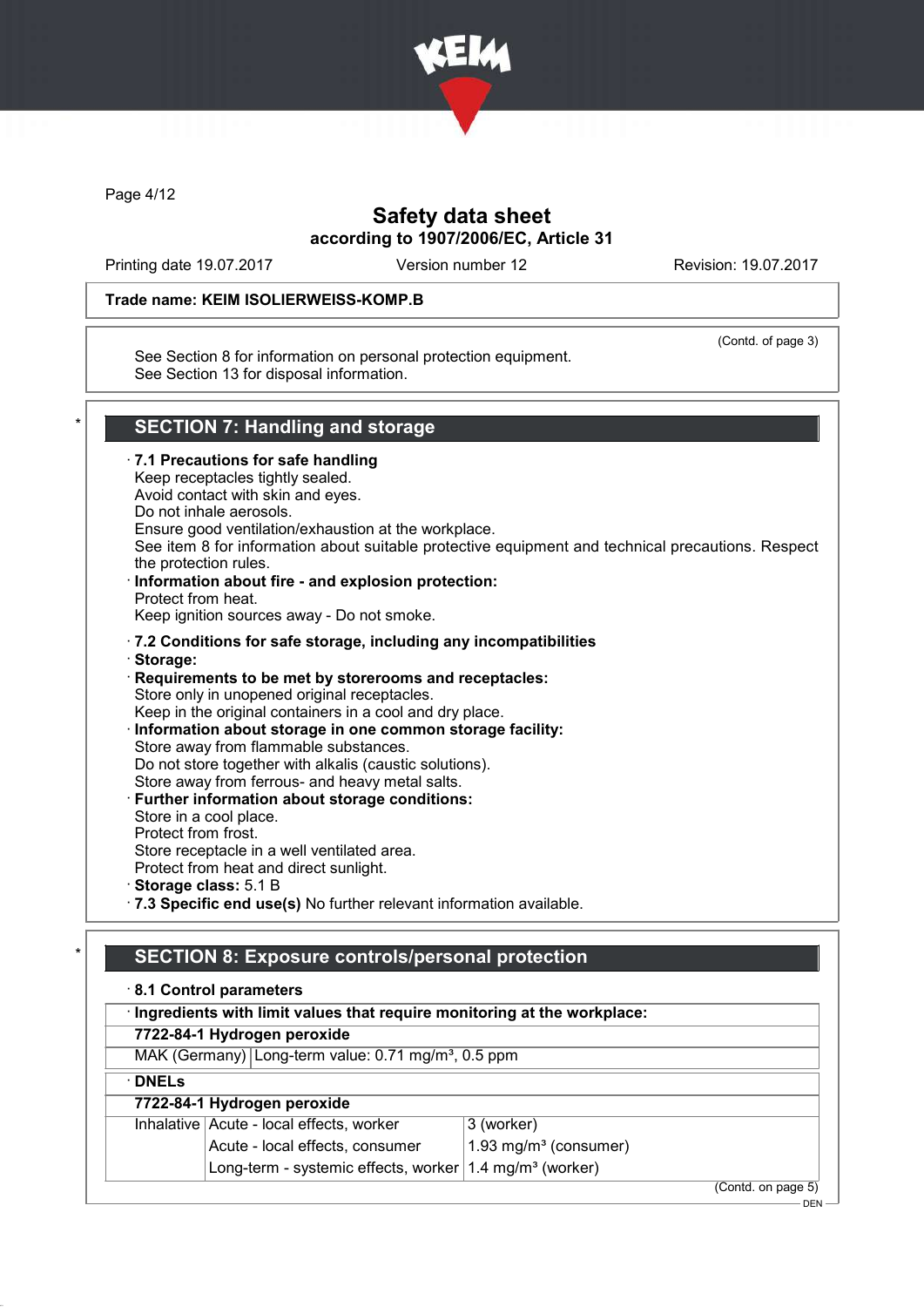

Page 5/12

# Safety data sheet according to 1907/2006/EC, Article 31

Printing date 19.07.2017 Version number 12 Revision: 19.07.2017

# Trade name: KEIM ISOLIERWEISS-KOMP.B

|                                                                                                                                                                                                                                                                                                                                                                                                                                                                                                                                                                                                                                                                                                                                                                                                               | (Contd. of page 4)                        |
|---------------------------------------------------------------------------------------------------------------------------------------------------------------------------------------------------------------------------------------------------------------------------------------------------------------------------------------------------------------------------------------------------------------------------------------------------------------------------------------------------------------------------------------------------------------------------------------------------------------------------------------------------------------------------------------------------------------------------------------------------------------------------------------------------------------|-------------------------------------------|
| Long-term - local effects, consumer                                                                                                                                                                                                                                                                                                                                                                                                                                                                                                                                                                                                                                                                                                                                                                           | $0.21$ (consumer)                         |
| · PNECs                                                                                                                                                                                                                                                                                                                                                                                                                                                                                                                                                                                                                                                                                                                                                                                                       |                                           |
| 7722-84-1 Hydrogen peroxide                                                                                                                                                                                                                                                                                                                                                                                                                                                                                                                                                                                                                                                                                                                                                                                   |                                           |
| Aquatic compartment - freshwater                                                                                                                                                                                                                                                                                                                                                                                                                                                                                                                                                                                                                                                                                                                                                                              | 0.0126 mg/l (freshwater)                  |
| Aquatic compartment - marine water                                                                                                                                                                                                                                                                                                                                                                                                                                                                                                                                                                                                                                                                                                                                                                            | 0.0126 mg/l (marine water)                |
| Aquatic compartment - water, intermittent releases 0.0138 mg/l (not specified)                                                                                                                                                                                                                                                                                                                                                                                                                                                                                                                                                                                                                                                                                                                                |                                           |
| Aquatic compartment - sediment in freshwater                                                                                                                                                                                                                                                                                                                                                                                                                                                                                                                                                                                                                                                                                                                                                                  | 0.47 mg/kg sed dw (sediment fresh water)  |
| Aquatic compartment - sediment in marine water                                                                                                                                                                                                                                                                                                                                                                                                                                                                                                                                                                                                                                                                                                                                                                | 0.47 mg/kg sed dw (sediment marine water) |
| Terrestrial compartment - soil                                                                                                                                                                                                                                                                                                                                                                                                                                                                                                                                                                                                                                                                                                                                                                                | 0.0023 mg/kg dw (soil)                    |
| Sewage treatment plant                                                                                                                                                                                                                                                                                                                                                                                                                                                                                                                                                                                                                                                                                                                                                                                        | 4.66 mg/l (sewage treatment plant)        |
| · Additional information: The lists valid during the making were used as basis.                                                                                                                                                                                                                                                                                                                                                                                                                                                                                                                                                                                                                                                                                                                               |                                           |
| Wash hands before breaks and at the end of work.<br>Immediately remove all soiled and contaminated clothing<br><b>Respiratory protection:</b><br>In case of brief exposure or low pollution use respiratory filter device. In case of intensive or longer<br>exposure use self-contained respiratory protective device.<br><b>Combination filter NO-P3</b><br>· Protection of hands:<br>Protective gloves<br>Only use chemical-protective gloves with CE-labelling of category III.<br><b>Material of gloves</b><br>suitable material e.g.:<br>Nitrile rubber, NBR<br>Recommended thickness of the material: $\geq 0.4$ mm<br>Butyl rubber, BR<br>Recommended thickness of the material: $\geq 0.7$ mm<br>Natural rubber, NR<br>Recommended thickness of the material: $\geq 0.1$ mm                          |                                           |
| The selection of the suitable gloves does not only depend on the material, but also on further marks<br>of quality and varies from manufacturer to manufacturer. As the product is a preparation of several<br>substances, the resistance of the glove material can not be calculated in advance and has therefore<br>to be checked prior to the application.<br>Penetration time of glove material<br>Value for the permeation: Level $\geq 6$ (480 min)<br>The determined penetration times according to EN 374 part III are not performed under practical<br>conditions. Therefore a maximum wearing time, which corresponds to 50% of the penetration time,<br>is recommended.<br>The exact break trough time has to be found out by the manufacturer of the protective gloves and<br>has to be observed. |                                           |
| Not suitable are gloves made of the following materials: Leather gloves                                                                                                                                                                                                                                                                                                                                                                                                                                                                                                                                                                                                                                                                                                                                       | (Contd. on page 6)                        |

 $-$  DEN  $-$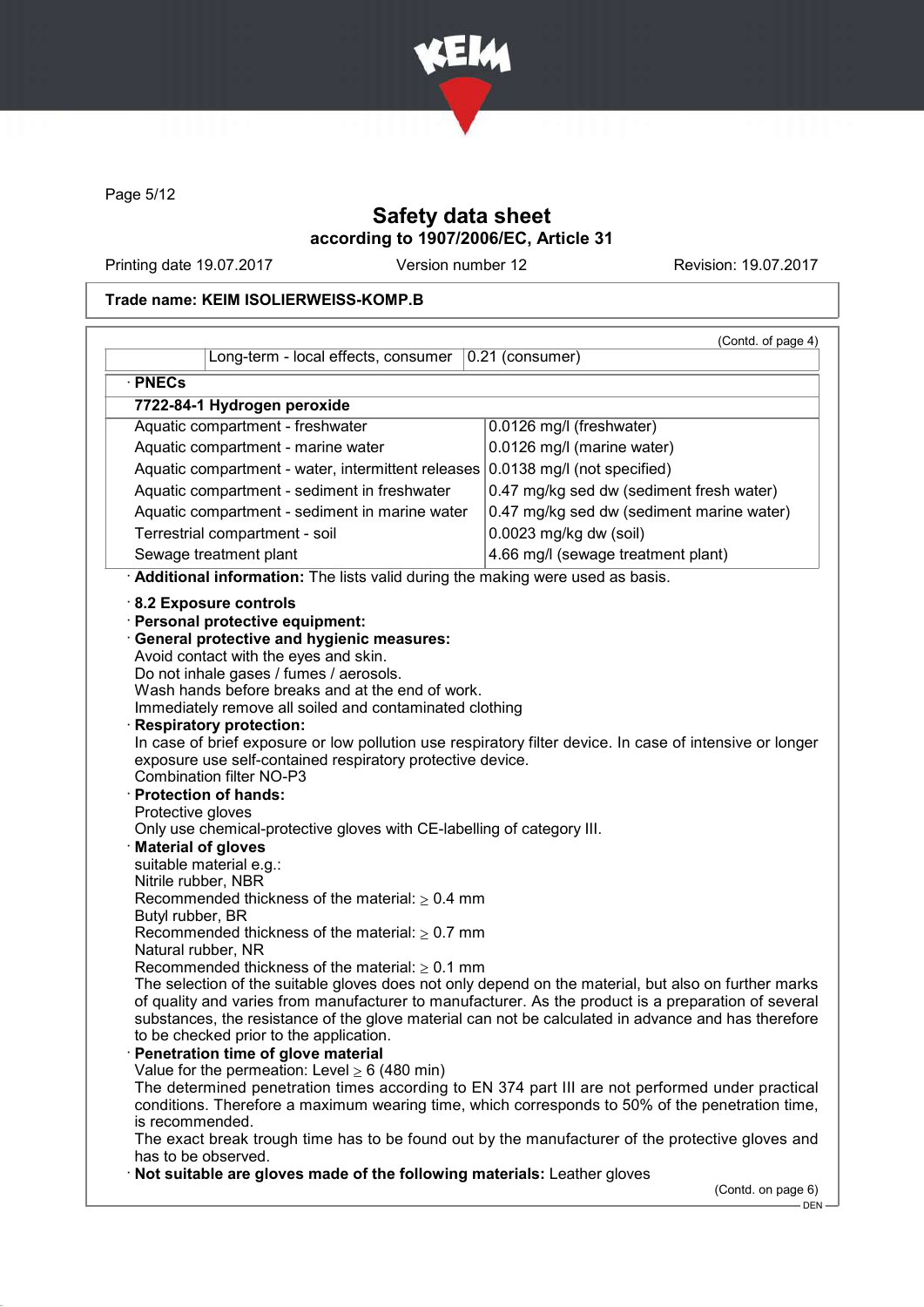

Page 6/12

# Safety data sheet according to 1907/2006/EC, Article 31

Printing date 19.07.2017 Version number 12 Revision: 19.07.2017

### Trade name: KEIM ISOLIERWEISS-KOMP.B

(Contd. of page 5)

- · Eye protection: Tightly sealed goggles
- · Body protection:
- Protective work clothing
- Wear proper protective clothing especially in case handling huge amounts or danger of squirting.
- · Limitation and supervision of exposure into the environment See Section 12 and 6.2

## SECTION 9: Physical and chemical properties

| 9.1 Information on basic physical and chemical properties |                                               |
|-----------------------------------------------------------|-----------------------------------------------|
| <b>General Information</b>                                |                                               |
| · Appearance:<br>Form:                                    | Fluid                                         |
| Colour:                                                   | Yellowish                                     |
| Odour:                                                    | Characteristic                                |
| <b>Odour threshold:</b>                                   | Not determined.                               |
| $\cdot$ pH-value at 20 $\degree$ C:                       | $< 3.5*$                                      |
| Change in condition                                       |                                               |
| <b>Melting point/freezing point:</b>                      | Undetermined.                                 |
| Initial boiling point and boiling range: Undetermined.    |                                               |
| · Flash point:                                            | Not applicable.                               |
| · Flammability (solid, gas):                              | Not applicable.                               |
| Ignition temperature:                                     | Not determined.                               |
| <b>Decomposition temperature:</b>                         | $~113$ °C                                     |
| · Auto-ignition temperature:                              | Product is not selfigniting.                  |
| <b>Explosive properties:</b>                              | Product does not present an explosion hazard. |
| <b>Explosion limits:</b>                                  |                                               |
| Lower:                                                    | Not determined.                               |
| Upper:                                                    | Not determined.                               |
| · Vapour pressure at 20 °C:                               | < 1 hPa (Partialdampfdruck (H2O2))            |
| Density:                                                  | Not determined.                               |
| <b>Relative density</b>                                   | Not determined.                               |
| · Vapour density                                          | Not determined.                               |
| <b>Evaporation rate</b>                                   | Not determined.                               |
| · Solubility in / Miscibility with                        |                                               |
| water:                                                    | Fully miscible.                               |
| · Partition coefficient: n-octanol/water:                 | Not applicable                                |
| · Viscosity:                                              |                                               |
| Dynamic:                                                  | Not determined.                               |
|                                                           | (Contd. on page 7)                            |
|                                                           | DEN -                                         |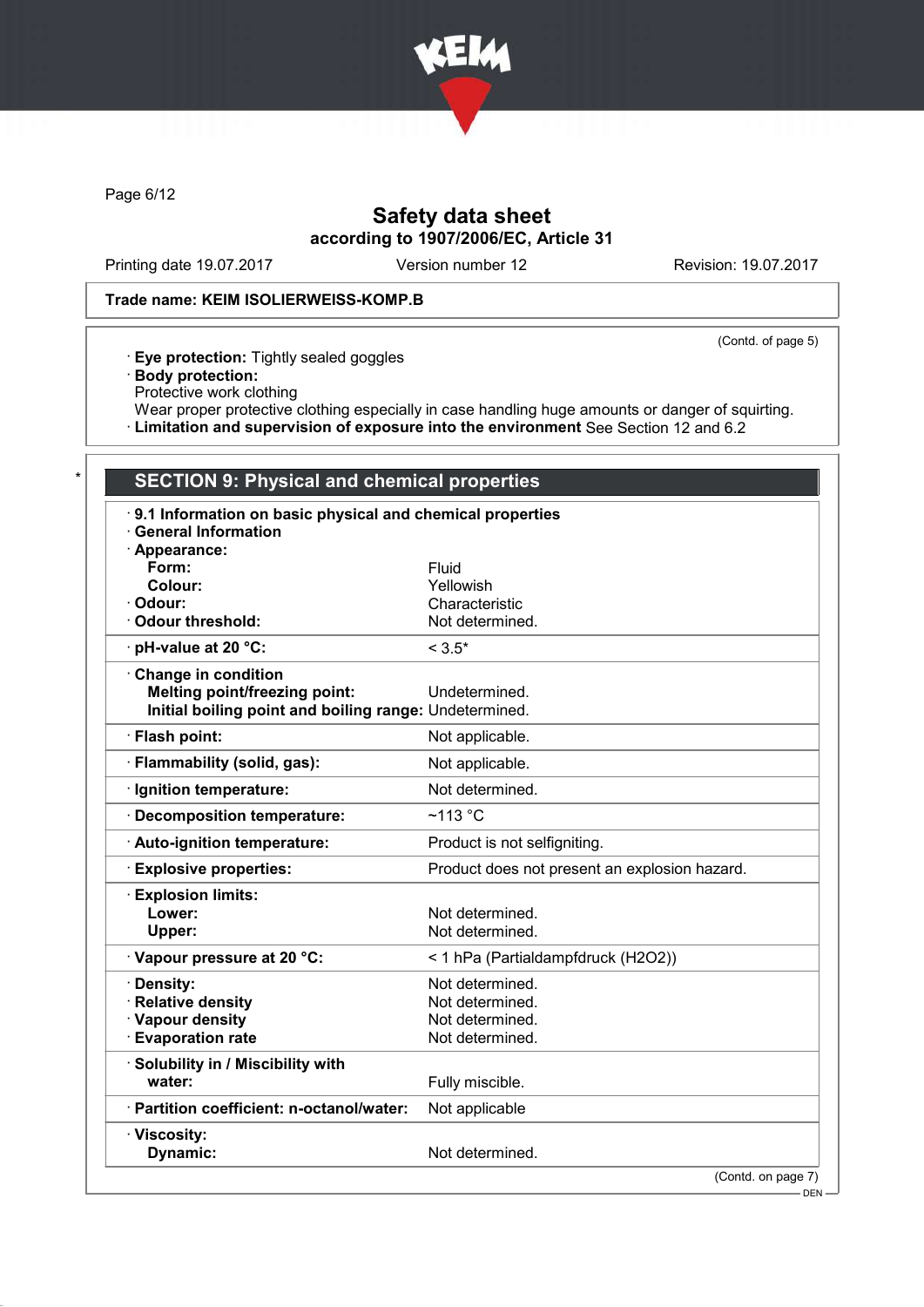

Page 7/12

# Safety data sheet according to 1907/2006/EC, Article 31

Printing date 19.07.2017 Version number 12 Revision: 19.07.2017

(Contd. of page 6)

#### Trade name: KEIM ISOLIERWEISS-KOMP.B

Kinematic: Not determined.<br>B. 2 Other information **Accord 1998** The values are

\* The values are for freshly produced material and may change with the time.

# SECTION 10: Stability and reactivity

· 10.1 Reactivity Product is an oxidizing agent and reactive. Stable at room temperature.

· 10.2 Chemical stability Stable under normal conditions of storage and use.

### · Thermal decomposition / conditions to be avoided:

Risk of decomposition when exposed to heat.

To avoid thermal decomposition do not overheat.

### · 10.3 Possibility of hazardous reactions

Risk of self-accelerating exothermic decomposition with generation of oxygen when in contact with impurities, decomposition catalysts, incompatible materials (see below). Mixtures with combustible material may have explosive properties.

#### Fire hazard.

· 10.4 Conditions to avoid No further relevant information available.

### · 10.5 Incompatible materials:

Metals

Bases

reducing agents

flammable substances

Ferrous- and heavy metal salts

- · 10.6 Hazardous decomposition products: Oxygen
- · Additional information:

Commercial products are stabilized to reduce decomposition dangers of contamination

# **SECTION 11: Toxicological information**

### · 11.1 Information on toxicological effects

- · Acute toxicity
- Harmful if inhaled.

### 7722-84-1 Hydrogen peroxide

| Oral          | LD50 | $1,190-1,270$ mg/kg (rat)                 |
|---------------|------|-------------------------------------------|
| Dermal   LD50 |      | >2,000 mg/kg (rabbit) (H2O2 70%)          |
|               |      | Inhalative $ LC50/4 h  > 0.17$ mg/l (rat) |

#### **Primary irritant effect:**

· Skin corrosion/irritation Frequent persistent contact with the skin may cause skin irritation.

· Serious eye damage/irritation

Causes serious eye damage.

· during inhalation: Irritant effect possible.

· during swallowing: harmful

· Respiratory or skin sensitisation Based on available data, the classification criteria are not met.

(Contd. on page 8) DEN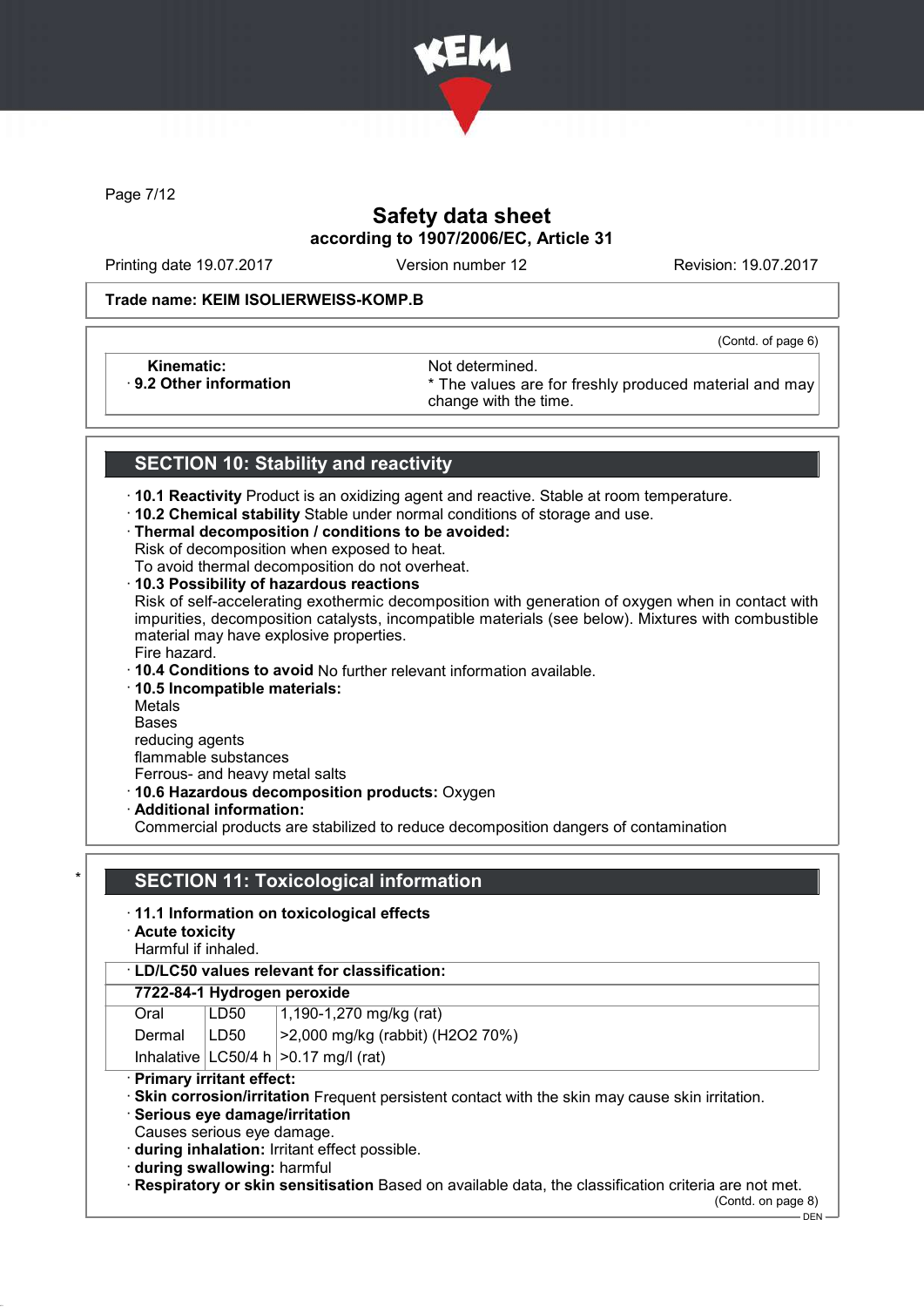

Page 8/12

# Safety data sheet according to 1907/2006/EC, Article 31

Printing date 19.07.2017 Version number 12 Revision: 19.07.2017

(Contd. of page 7)

#### Trade name: KEIM ISOLIERWEISS-KOMP.B

### · Other information (about experimental toxicology):

Experimental analysis are not available. The product was not tested. The statements on toxicology have been derived from the properties of the individual components.

**Repeated dose toxicity** 

Effects: changes in blood parameters, irritation to gastrointestinal tract, body weight development negative.

# 7722-84-1 Hydrogen peroxide

Oral NOEL 26-37 mg/kg (mouse)

· CMR effects (carcinogenity, mutagenicity and toxicity for reproduction) not applicable

- · Germ cell mutagenicity Based on available data, the classification criteria are not met.
- · Carcinogenicity Based on available data, the classification criteria are not met.
- · Reproductive toxicity Based on available data, the classification criteria are not met.
- · STOT-single exposure Based on available data, the classification criteria are not met.
- · STOT-repeated exposure Based on available data, the classification criteria are not met.
- · Aspiration hazard Based on available data, the classification criteria are not met.

## **SECTION 12: Ecological information**

#### · 12.1 Toxicity

| · Aquatic toxicity: |  |
|---------------------|--|
|---------------------|--|

### 7722-84-1 Hydrogen peroxide

- NOEC 0.1 mg/l (freshwater alga)
- 0.63 mg/l (daphnia)
- EC 50/48h  $\vert$  2.4 mg/l (daphnia)
- EC 50/24h  $|7.7 \text{ mg/II}$  (daphnia)
- LC 50/96 h 16.4 mg/l (freshwater fish)
- LC 50/24h  $|31 \text{ mod}$  (freshwater fish)
- IC 50/72h  $\vert$  2.5 mg/l (algae)
- EC 10/16h  $|11 \text{ mg/l}$  (bacteria)

### · 12.2 Persistence and degradability

- Rapid decomposition into oxygen and water. Medium: water, ground.
- Behaviour in environmental systems:
- Components:
- Water, ground.

Under environmental conditions fast decomposition into oxygen and water, without negative impact on the environment.

- · 12.3 Bioaccumulative potential Bioaccumulation is not expected due to decomposition, reduction.
- · 12.4 Mobility in soil No further relevant information available.
- · Additional ecological information:
- · AOX-indication:

Due to the substance of content which do not include organic jointed halogens, the product can not take influence on the AOX-load of the waste water.

(Contd. on page 9)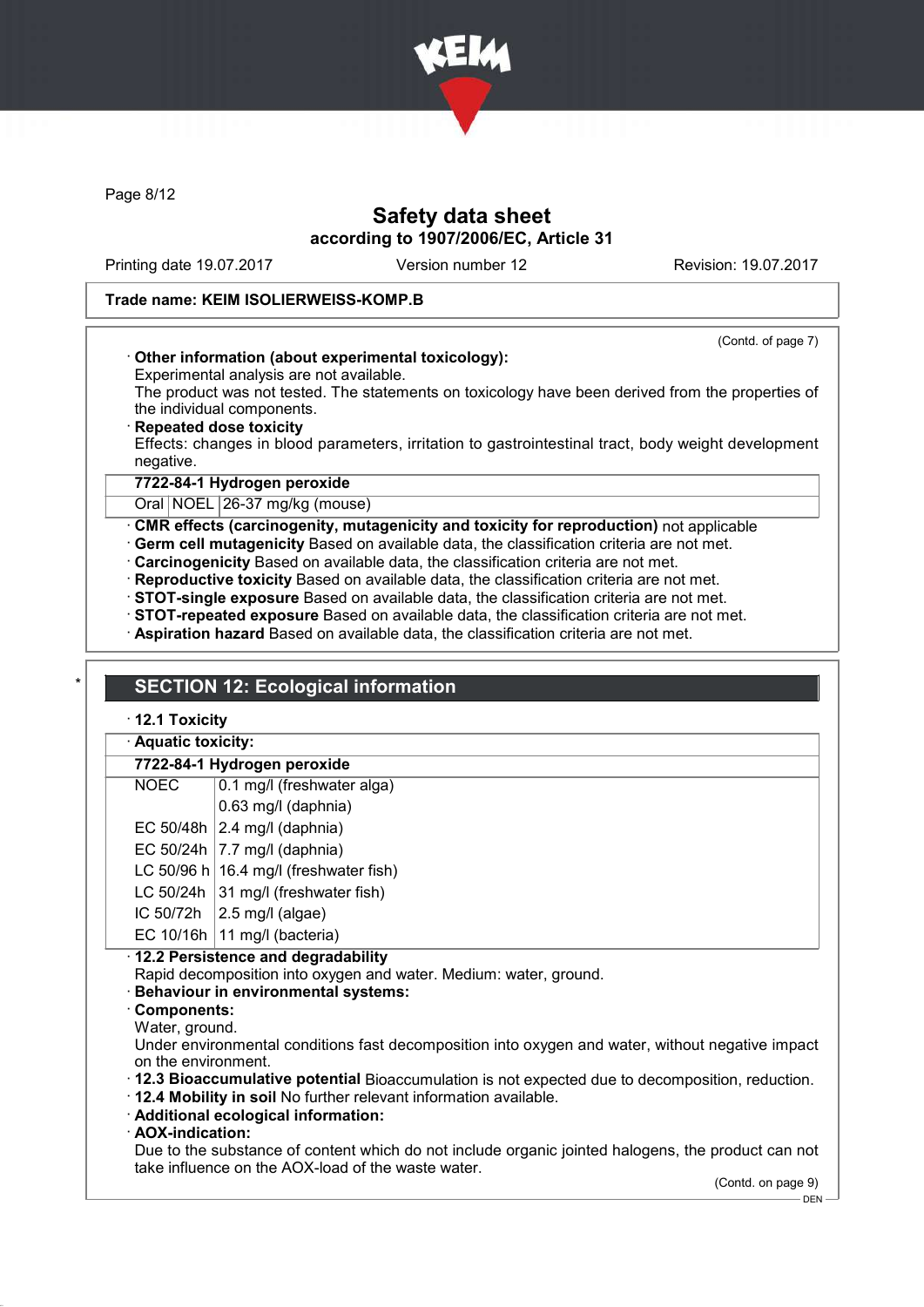

Page 9/12

# Safety data sheet according to 1907/2006/EC, Article 31

Printing date 19.07.2017 Version number 12 Revision: 19.07.2017

#### Trade name: KEIM ISOLIERWEISS-KOMP.B

(Contd. of page 8) · According to the formulation contains the following heavy metals and compounds from the EU guideline NO. 2006/11/EC:

According to our current data base the product does not consist of any heavy metals or substances of EU-directives 76/464/EWG.

#### General notes:

At present there are no ecotoxicological assessments.

Do not allow product to reach ground water, water course or sewage system.

Water hazard class 1 (German Regulation) (Self-assessment): slightly hazardous for water

- · 12.5 Results of PBT and vPvB assessment
- · PBT: Not applicable.
- · vPvB: Not applicable.
- · 12.6 Other adverse effects No further relevant information available.

# SECTION 13: Disposal considerations

· 13.1 Waste treatment methods

#### · Recommendation

Must not be disposed with household garbage. Do not allow product to reach sewage system. Disposal must be made according to official regulations.

#### · European waste catalogue

16 09 03\* peroxides, for example hydrogen peroxide

# · Uncleaned packaging:

· Recommendation:

Disposal must be made according to official regulations.

Packaging may be reused or recycled after cleaning.

· Recommended cleansing agents: Water, if necessary with cleansing agents.

| $\cdot$ 14.1 UN-Number          |                                                    |
|---------------------------------|----------------------------------------------------|
| · ADR, IMDG, IATA               | <b>UN2984</b>                                      |
| 14.2 UN proper shipping name    |                                                    |
| $\cdot$ ADR                     | 2984 HYDROGEN PEROXIDE, AQUEOUS<br><b>SOLUTION</b> |
| · IMDG, IATA                    | HYDROGEN PEROXIDE, AQUEOUS SOLUTION                |
| 14.3 Transport hazard class(es) |                                                    |
| · ADR, IMDG, IATA               |                                                    |
|                                 |                                                    |
|                                 |                                                    |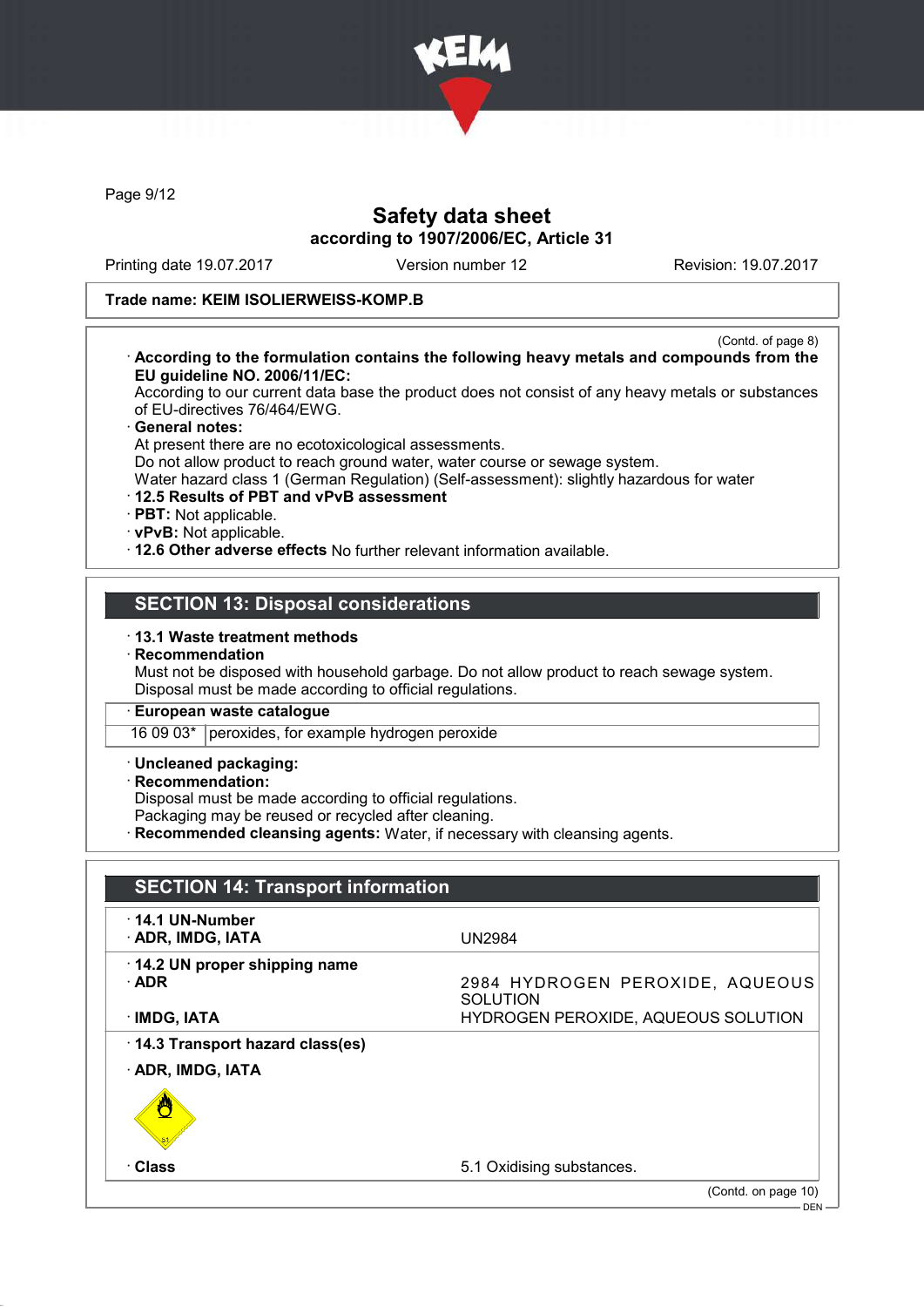

Page 10/12

# Safety data sheet according to 1907/2006/EC, Article 31

Printing date 19.07.2017 Version number 12 Revision: 19.07.2017

#### Trade name: KEIM ISOLIERWEISS-KOMP.B

|                                                                                                                                             | (Contd. of page 9)                                                                                                                                                                                         |
|---------------------------------------------------------------------------------------------------------------------------------------------|------------------------------------------------------------------------------------------------------------------------------------------------------------------------------------------------------------|
| · Label                                                                                                                                     | 5.1                                                                                                                                                                                                        |
| 14.4 Packing group<br>· ADR, IMDG, IATA                                                                                                     | III                                                                                                                                                                                                        |
| · 14.5 Environmental hazards:<br>· Marine pollutant:                                                                                        | No                                                                                                                                                                                                         |
| 14.6 Special precautions for user<br>· Danger code (Kemler):<br>· EMS Number:<br>· Stowage Category<br>· Stowage Code<br>· Segregation Code | Warning: Oxidising substances.<br>50<br>$F-H, S-Q$<br>R.<br>SW1 Protected from sources of heat.<br>SG16 Stow "separated from" class 4.1<br>SG59 Stow "separated from" permanganates<br>SG72 See 7.2.6.3.2. |
| 14.7 Transport in bulk according to Annex II<br>of Marpol and the IBC Code                                                                  | Not applicable.                                                                                                                                                                                            |
| · Transport/Additional information:                                                                                                         |                                                                                                                                                                                                            |
| $\cdot$ ADR<br>· Limited quantities (LQ)<br><b>Excepted quantities (EQ)</b><br>· Transport category<br>· Tunnel restriction code            | 5L<br>Code: E1<br>Maximum net quantity per inner packaging: 30 ml<br>Maximum net quantity per outer packaging: 1000<br>ml<br>3<br>E                                                                        |
| ∙IMDG                                                                                                                                       |                                                                                                                                                                                                            |
| · Limited quantities (LQ)<br><b>Excepted quantities (EQ)</b>                                                                                | 5L<br>Code: E1<br>Maximum net quantity per inner packaging: 30 ml<br>Maximum net quantity per outer packaging: 1000<br>ml                                                                                  |
| · UN "Model Regulation":                                                                                                                    | UN 2984 HYDROGEN PEROXIDE, AQUEOUS<br>SOLUTION, 5.1, III                                                                                                                                                   |

# **SECTION 15: Regulatory information**

### · 15.1 Safety, health and environmental regulations/legislation specific for the substance or mixture

· Labelling according to Regulation (EC) No 1272/2008 For information on labelling please refer to section 2 of this document.

· Directive 2012/18/EU

· Named dangerous substances - ANNEX I None of the ingredients is listed.

(Contd. on page 11)

DEN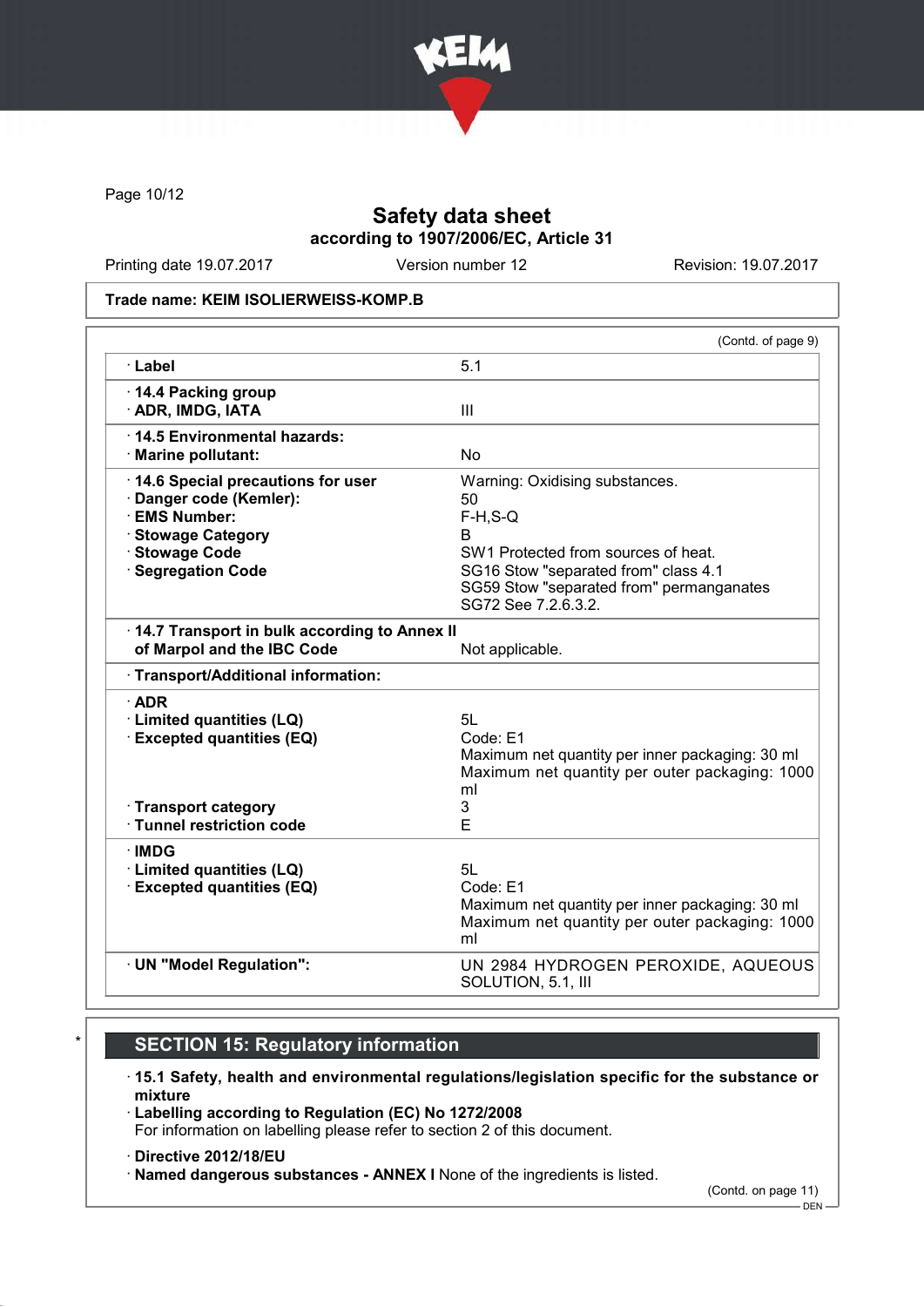

Page 11/12

# Safety data sheet according to 1907/2006/EC, Article 31

Printing date 19.07.2017 Version number 12 Revision: 19.07.2017

#### Trade name: KEIM ISOLIERWEISS-KOMP.B

(Contd. of page 10)

#### · National regulations:

# · Information about limitation of use:

Employment restrictions concerning juveniles must be observed.

· Waterhazard class: Water hazard class 1 (Self-assessment): slightly hazardous for water.

Other regulations, limitations and prohibitive regulations

This product is licensed as a raw material for explosives restrictions on disclosure to private endusers according to Regulation EC 98/2013.

#### Please note:

TRGS 200 (Germany) TRGS 500 (Germany)

- TRGS 510 (Germany)
- TRGS 900 (Germany)
- · Substances of very high concern (SVHC) according to REACH, Article 57 not applicable
- · 15.2 Chemical safety assessment: A Chemical Safety Assessment has not been carried out.

## **SECTION 16: Other information**

This information is based on our present knowledge. However, this shall not constitute a guarantee for any specific product features and shall not establish a legally valid contractual relationship.

#### **Relevant phrases**

H271 May cause fire or explosion; strong oxidiser.

- H302 Harmful if swallowed.
- H314 Causes severe skin burns and eye damage.
- H332 Harmful if inhaled.
- H335 May cause respiratory irritation.

H412 Harmful to aquatic life with long lasting effects.

- · Department issuing SDS: KEIMFARBEN Germany, Product safety department
- Abbreviations and acronyms:

ADR: Accord européen sur le transport des marchandises dangereuses par Route (European Agreement concerning the International Carriage of Dangerous Goods by Road)

- IMDG: International Maritime Code for Dangerous Goods
- IATA: International Air Transport Association
- GHS: Globally Harmonised System of Classification and Labelling of Chemicals
- EINECS: European Inventory of Existing Commercial Chemical Substances ELINCS: European List of Notified Chemical Substances
- CAS: Chemical Abstracts Service (division of the American Chemical Society)
- TRGS: Technische Regeln für Gefahrstoffe (Technical Rules for Dangerous Substances, BAuA, Germany)
- DNEL: Derived No-Effect Level (REACH)
- PNEC: Predicted No-Effect Concentration (REACH)
- LC50: Lethal concentration, 50 percent
- LD50: Lethal dose, 50 percent
- PBT: Persistent, Bioaccumulative and Toxic SVHC: Substances of Very High Concern
- vPvB: very Persistent and very Bioaccumulative
- AGW: Arbeitsplatzgrenzwert (Germany)
- EC10: Effective concentration at 10% mortality rate.
- EC50: Half maximal effective concentration.
- LC10: Lethal concentration at 10% mortality rate.
- NOEC: No observed effect concentration.

REACH: Registration, Evaluation and Authorisation of Chemicals (Regulation (EC) No.1907/2006)

(Contd. on page 12)

DEN